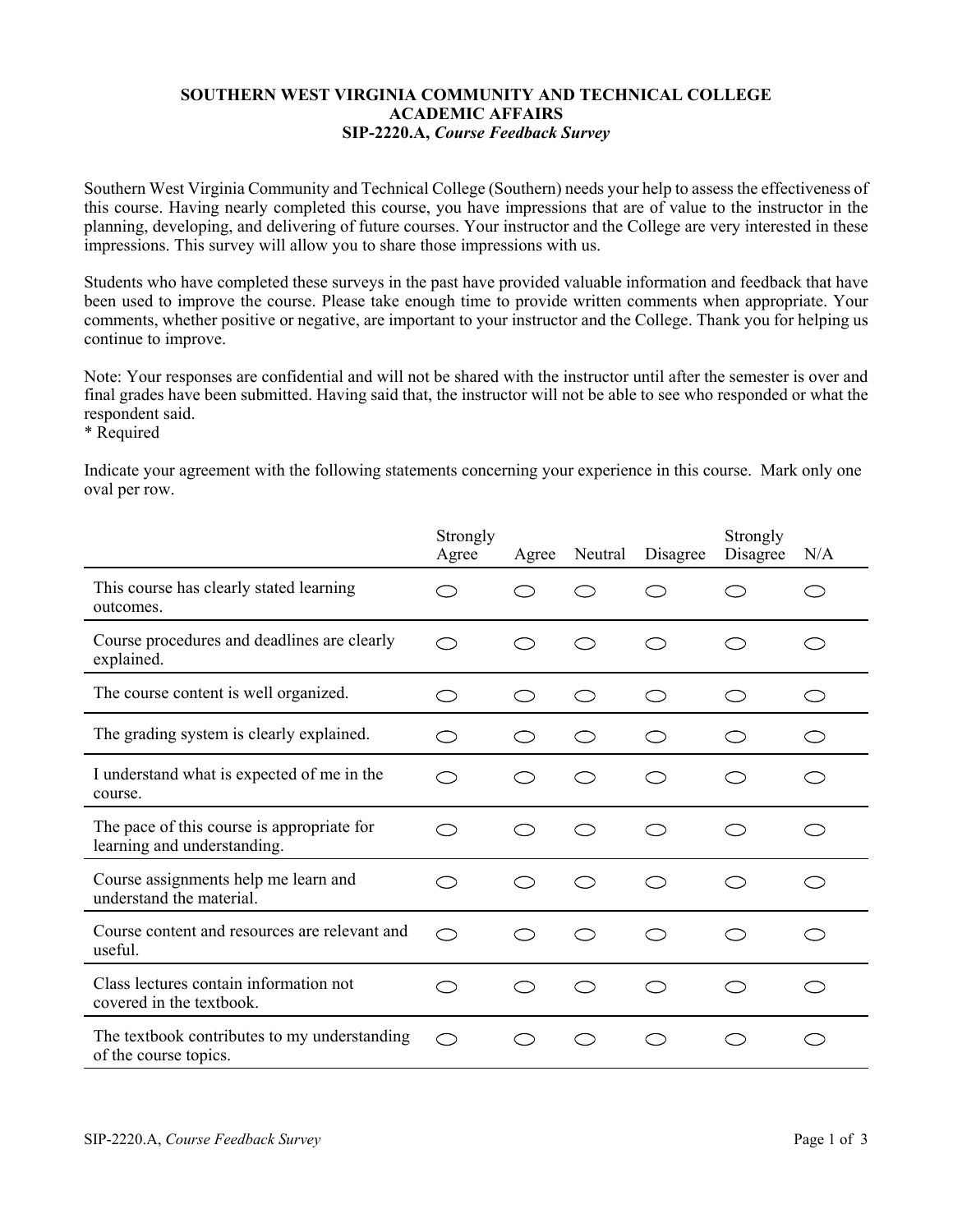| Course technology (videos, online resources,<br>etc.) are useful.                                           |                          |  |  |  |
|-------------------------------------------------------------------------------------------------------------|--------------------------|--|--|--|
| The course challenges me to think critically<br>and analyze effectively.                                    |                          |  |  |  |
| The instructor displays a clear understanding<br>of the course topics.                                      | $\curvearrowleft$        |  |  |  |
| The instructor encourages participation in<br>class discussions.                                            | $\overline{\phantom{1}}$ |  |  |  |
| The instructor emphasizes connections<br>between learned material rather than<br>memorization.              |                          |  |  |  |
| The instructor maintains a respectful and<br>professional learning environment.                             |                          |  |  |  |
| Assignments and feedback are graded/given<br>and returned quickly enough that I can benefit<br>from them.   | ⌒                        |  |  |  |
| Grades in this course are determined fairly.                                                                | $\subset$                |  |  |  |
| I am encouraged to ask questions and contact<br>my instructor for assistance.                               | $\subset$                |  |  |  |
| The Black Board portion of this course is set-<br>up appropriately and added to the value of the<br>course. | ⌒                        |  |  |  |

What did you like most about the course?

Your answer

What suggestions would you give to improve the course?

Your answer